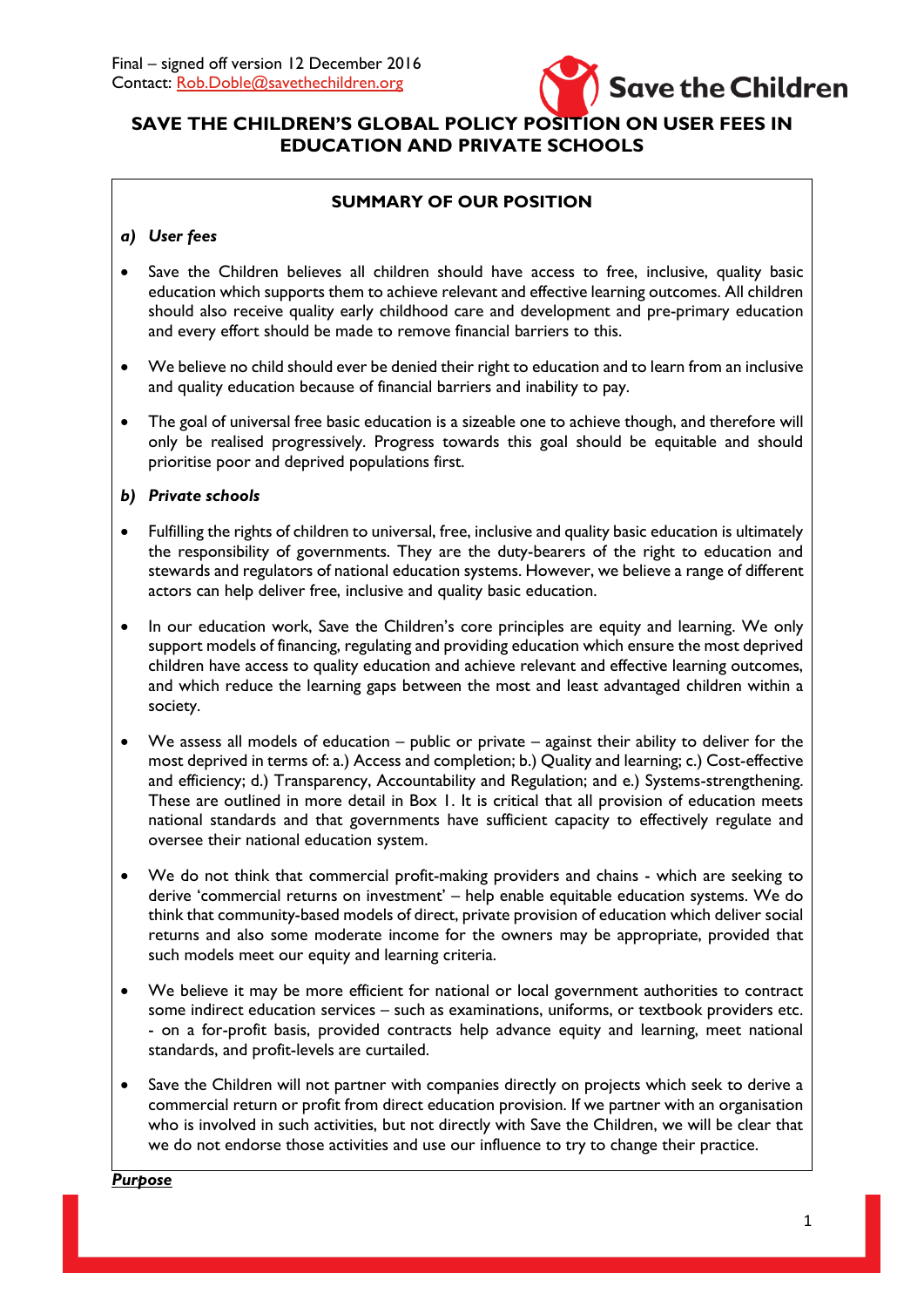Final – signed off version 12 December 2016 Contact: [Rob.Doble@savethechildren.org](mailto:Rob.Doble@savethechildren.org)



This document outlines Save the Children's global policy position on user fees in education and private schools. We know that other factors and barriers affect children's ability to learn from a quality education – such as socio-cultural barriers, gender inequality etc. – but this position focuses on financial barriers and related consequences that stem from who provides, manages and finances schools. In other words, the two key questions which this policy is answering are:

- What is Save the Children's position on user fees in education?
- What is Save the Children's position on whether education should always be publically provided or whether there is a role for non-state provision of education?

These two questions are separate, but are also strongly interlinked given recent increasing growth in 'low-fee' private provision of education in developing countries.

This is an internal document which provides guidance to the whole organisation about how to respond, in a consistent manner, to issues raised by user fees and private schools in our programme delivery, advocacy and fundraising.

### *Background and Context*

The world is currently a long way off fulfilling every child's right to education, <sup>1</sup> and meeting the Sustainable Development Goal (SDG) promise of every last child will learning from a quality and inclusive education by 2030.<sup>2</sup> There are currently 263 million children out of school.<sup>3</sup> For many of these children, one of the main reasons they are being denied the opportunity to learn from a quality basic education is because of user fees and costs associated with education.4,5 Of the 209 geographic territories listed in the Global Education Monitoring (GEM) Report, only 146 have legal guarantees of at least 9 years of free education; only 91 for at least 12 years of free education; and only 79 for at least I year of free pre-primary education.<sup>6</sup> Furthermore, many of the poorest countries who have made this guarantee are struggling to actually deliver free education in practice. Or if they are, then they are struggling to also ensure the education is equitable and of a decent quality, and free from outof-pocket costs. This is principally due to governments not being able to or not choosing to allocate sufficient resources to provide free, quality public education for all.

So parents and households are frequently having to pay out-of-pocket costs to ensure that their children can access education – even in schools which claim to be 'fee-free' - and they are also often finding that the education on offer has serious quality challenges. At the same time, there is a growing phenomenon of private schools and commercial school chains often being established where gaps exist in public education provision – either in terms of gaps in access where the public system has not reached, or where public education is deemed to be of poor quality. There has been a growth in private schools to also respond to parental demand for schools that provide religious education or education in different languages of instruction than provided by the public system.

**.** 

<sup>&</sup>lt;sup>1</sup> Convention on the Rights of the Child (Article 28) and Universal Declaration of Human Rights (Article 26). See Right to Education Project for overview of existing human rights treaties on this issue. See: [http://www.right-to-education.org/issue-page/free-education.](http://www.right-to-education.org/issue-page/free-education) For example, the International Covenant on

Economic, Cultural and Social Rights (ICECSR).

<sup>&</sup>lt;sup>2</sup> See: https://sustainabledevelopment.un.org/sdg4.

<sup>&</sup>lt;sup>3</sup> UNESCO (2016), 'Global Education Monitoring Report 2016 - Education for People and Planet: Creating Sustainable Futures for All'. 61 million of primary school age, 60 million of lower secondary school age, and 142 million of upper secondary school age.

<sup>4</sup> Morgan, C., Petrosino, A., and Fronius, T. (2012) 'A systematic review of the evidence of the impact of eliminating school user fees in low-income developing countries'. London: EPPI-Centre, Social Science Research Unit, Institute of Education, University of London.

<sup>&</sup>lt;sup>5</sup> Burnett N and Kattan R (2004), 'User fees in primary education', The World Bank.

<sup>6</sup> Ibid, p.401-404.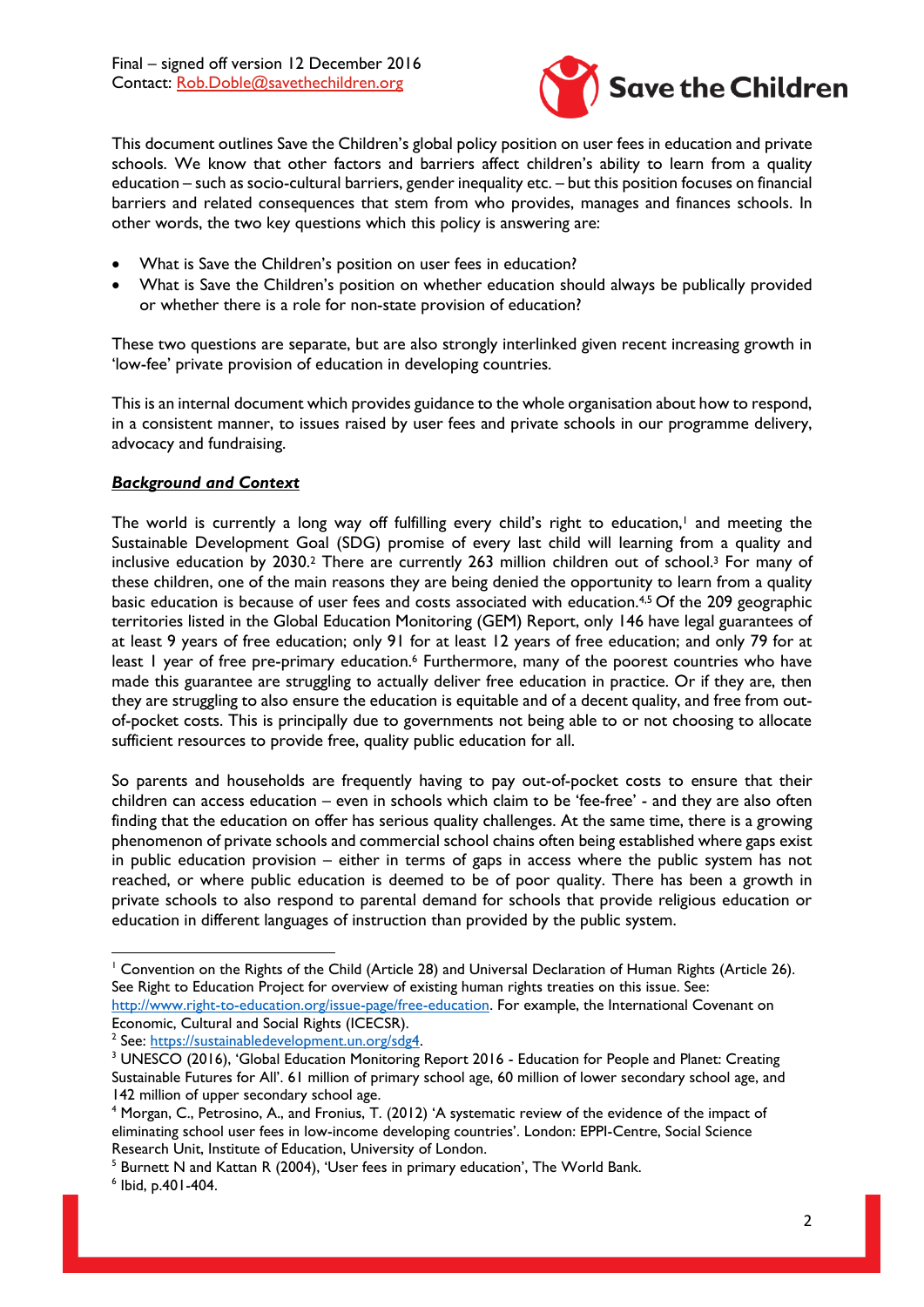

Delivering free, inclusive and quality education for every last child will require significantly more financing for education than is currently allocated by governments. It will also require much better use of existing resources to improve the transparency, accountability and performance of education systems, and the financing and provision of education. It is not fair that parents should be forced to pay out of pocket in order to secure a quality education for their children. In such scenarios, it is always the most deprived and those who cannot afford to pay who lose out the most.

Equally, governments are the ultimate duty-bearers to children's right to education being fulfilled. If they choose to contract out or allow private provision of education in their education systems, this should be an intentional decision and be accompanied with assurances and safeguards to ensure quality and equity. Irrespective of whether the provision of education in the system is public or private or a mix, all financing and provision of education must: 1.) Conform to national quality standards and regulation;<sup>7</sup> 2.) Be accountable to parents, local communities and children; and 3.) Be equitable and meets the learning needs of the most deprived.

In this position, we focus on being objective and evidence-based, and clear on definitions and terminology.<sup>8</sup> It is important to note though, that while evidence reviews have been conducted,<sup>9</sup> there are still big gaps in evidence regarding access, quality, learning, cost-effectiveness, transparency and accountability, and systems-strengthening. So our position will likely need to evolve as the evidence also evolves.<sup>10</sup>

#### *Definitions*

**Basic Education**: It is ultimately the responsibility of governments to determine what constitutes basic education, but we support the Incheon Declaration Education 2030, which affirms that governments should "ensure the provision of 12 years of free, publicly funded, equitable quality primary and secondary education, of which at least nine years are compulsory, leading to relevant outcomes", and also "encourage the provision of at least one year of free and compulsory quality preprimary education and that all children have access to quality early childhood development, care and education".<sup>11</sup> This policy applies to Basic Education. Every effort must be made to ensure that quality early childhood care and development services are made available to all, and with special effort to ensure accessibility for the most deprived children. As and when governments legislate to include preprimary education within their basic education frameworks, that provision should be subject to national standards and the equity and learning principles and additional conditions outlined in this policy.

**Free education**: We define 'free education' as that which is free at the point of use for all children (non-discrimination). That means no formal, direct fee charged by the school or learning institution in return for allowing the child to enrol and attend. It also means no indirect costs - such as uniforms,

[http://www.unesco.org/new/fileadmin/MULTIMEDIA/HQ/ED/ED/pdf/FinalVersion-IncheonDeclaration.pdf.](http://www.unesco.org/new/fileadmin/MULTIMEDIA/HQ/ED/ED/pdf/FinalVersion-IncheonDeclaration.pdf)

 $\overline{a}$  $<sup>7</sup>$  Noting potential scenarios where this might not be possible in practice if the state does not recognise certain</sup> forms of ethnic education, for example.

<sup>&</sup>lt;sup>8</sup> Oxford Policy Management have recently tried to follow a similar, objective and evidence-based process to formulate a policy framework on this issue, see: [http://www.opml.co.uk/publications/publicly-financed-and](http://www.opml.co.uk/publications/publicly-financed-and-sensibly-provided)[sensibly-provided.](http://www.opml.co.uk/publications/publicly-financed-and-sensibly-provided) 

<sup>9</sup> Day-Ashley, L and Wales, J (2015) 'The Impact of Non-State Schools in Developing Countries: A Synthesis of Two Evidence Reviews'. UK Department for International Development.

 $10$  Recent reports which have taken positions on this issue, as so may serve as useful background documents, are: a.) The International Commission on Financing Global Education Opportunity (2016), 'The Learning Generation: Investing in education for a changing world'; and b.) Global Campaign for Education (2016), 'Private Profit, Public Loss: Why the push for low-fee private schools is throwing quality education off track'.  $11$  Incheon Declaration Education 2030: Towards inclusive and equitable quality education and lifelong learning for all, p.7. Available at: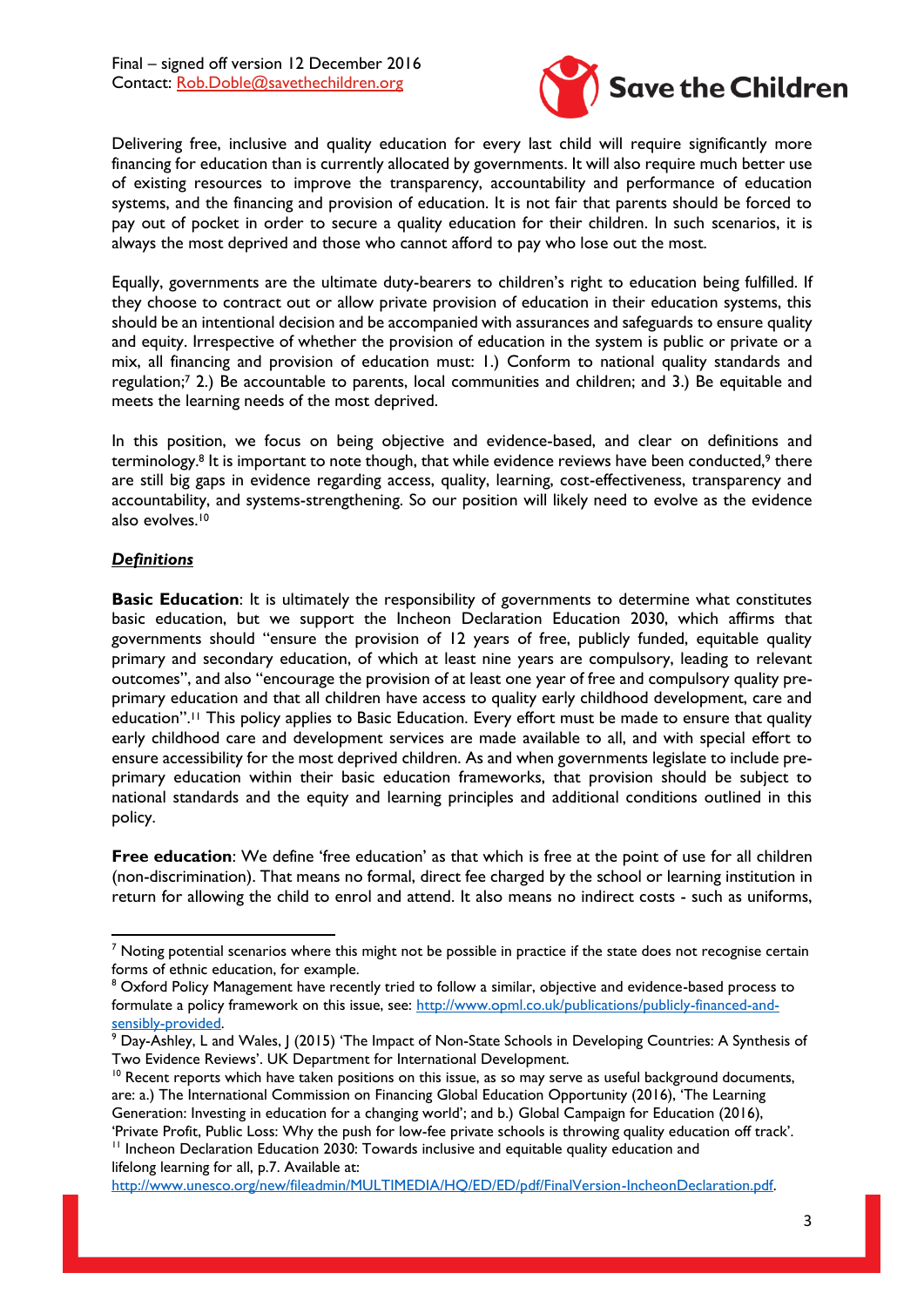Final – signed off version 12 December 2016 Contact: [Rob.Doble@savethechildren.org](mailto:Rob.Doble@savethechildren.org)



textbooks and learning materials, Parent Teacher Association fees, exam fees, and transportation costs. All efforts should be made to remove the costs associated with education, starting with removing financial barriers to education for the most deprived children, and to reduce the opportunity costs for poor households to ensure their children learn from a quality education.

**Quality education and relevant and effective learning outcomes**: We have 4 guiding principles for what constitutes quality education and a quality learning environment: a.) Meet learners' emotional and psychological needs; b.) Protect children's physical wellbeing; c.) Encourage and support active engagement for learners, child-centred teaching, and improved learning outcomes for all learners; and d.) Actively involve parents and local communities in planning, decision-making and action to improve education.<sup>12</sup> Quality education should protect children from harm and violence, both in school and on the way to school, and promote positive discipline. Quality education must also be inclusive and adhere to minimum standards of inclusion, as we outline in our Inclusive Education Handbook.<sup>13</sup> Ultimately, "our understanding of a good quality education, is that children leave school with a wide range of skills relevant to their country's context and cultures that will enable them to succeed, prosper and thrive to their greatest potential".<sup>14</sup>

**Most deprived children**: The children from the poorest households and communities, and/or who are discriminated because of who they are or where they live, resulting in them being excluded from education (out of school) and/or from learning.

**Commercial returns on investment**: This is defined as the profit generated from an investment. Commercial investors will base their decision-making principally on how to generate the maximum commercial returns. This is different from income, which could be the salary that an individual who runs a private school derives from running that school. It is also different from revenue, which is necessary in order to derive profit, but is not necessarily extracted as profit.

**Private schools and private provision of education**: We define these as education institutions which are controlled and managed by any type of private entity and, in terms of financing, can be on a range from fully public-funded by privately operated, to fully private financed and operated.<sup>15</sup> It is important to distinguish between different models and be clear on definitions, while also noting that distinctions are rarely straightforward in this area. We utilise the model developed by Steer et al below as a helpful guide to show the main potential variations which could exist. In particular, we distinguish between private schools which provide parents with an alternative to existing state schools, and those which provide education in localities where state provision is almost or totally absent. We also distinguish between schools which cater for the wealthier quintiles of society, and those which are focused on supporting the poorest and most deprived.

**National Education Systems**: The combination of laws, policies, regulations, funding and inputs/resources (teachers, books/learning materials etc.) which go into providing education for a population, and the structures by which decisions are made on funding levels, resource allocations and

[http://isci2015.org/docs/pdfs/1c/3%20Tolani\\_Unpacking%20quality%20in%20child%20protection%20and%20edu](http://isci2015.org/docs/pdfs/1c/3%20Tolani_Unpacking%20quality%20in%20child%20protection%20and%20education.pdf) [cation.pdf.](http://isci2015.org/docs/pdfs/1c/3%20Tolani_Unpacking%20quality%20in%20child%20protection%20and%20education.pdf) 

http://www.savethechildren.org.uk/sites/default/files/images/Ending\_the\_hidden\_exclusion\_full\_report.pdf.

**<sup>.</sup>** <sup>12</sup> Tolani N and Ghorkhmazyan M (2015), 'Unpacking Quality in Child Protection and Education: Innovative frameworks to inform policy and practice', Presentation to 5<sup>th</sup> Conference of the International Society for Child Indicators, Cape Town, September 2015. See:

 $13$  Save the Children (2016), 'Inclusive education: what, why and how  $-$  A handbook for program implementers'. See: http://images.savethechildren.it/IT/f/img\_pubblicazioni/img292\_b.pdf.

<sup>&</sup>lt;sup>14</sup> Save the Children (2013), 'Ending the hidden exclusion: Learning and equity in education Post-2015'. Page 23. Available at:

<sup>&</sup>lt;sup>15</sup> Adapted from definition offered by Moumne R and Saudemont C (2015), 'Overview of the role of private providers in education in light of the existing international legal framework', UNESCO Working Papers on Education Policy No.1. Available at: [http://unesdoc.unesco.org/images/0024/002438/243823e.pdf.](http://unesdoc.unesco.org/images/0024/002438/243823e.pdf)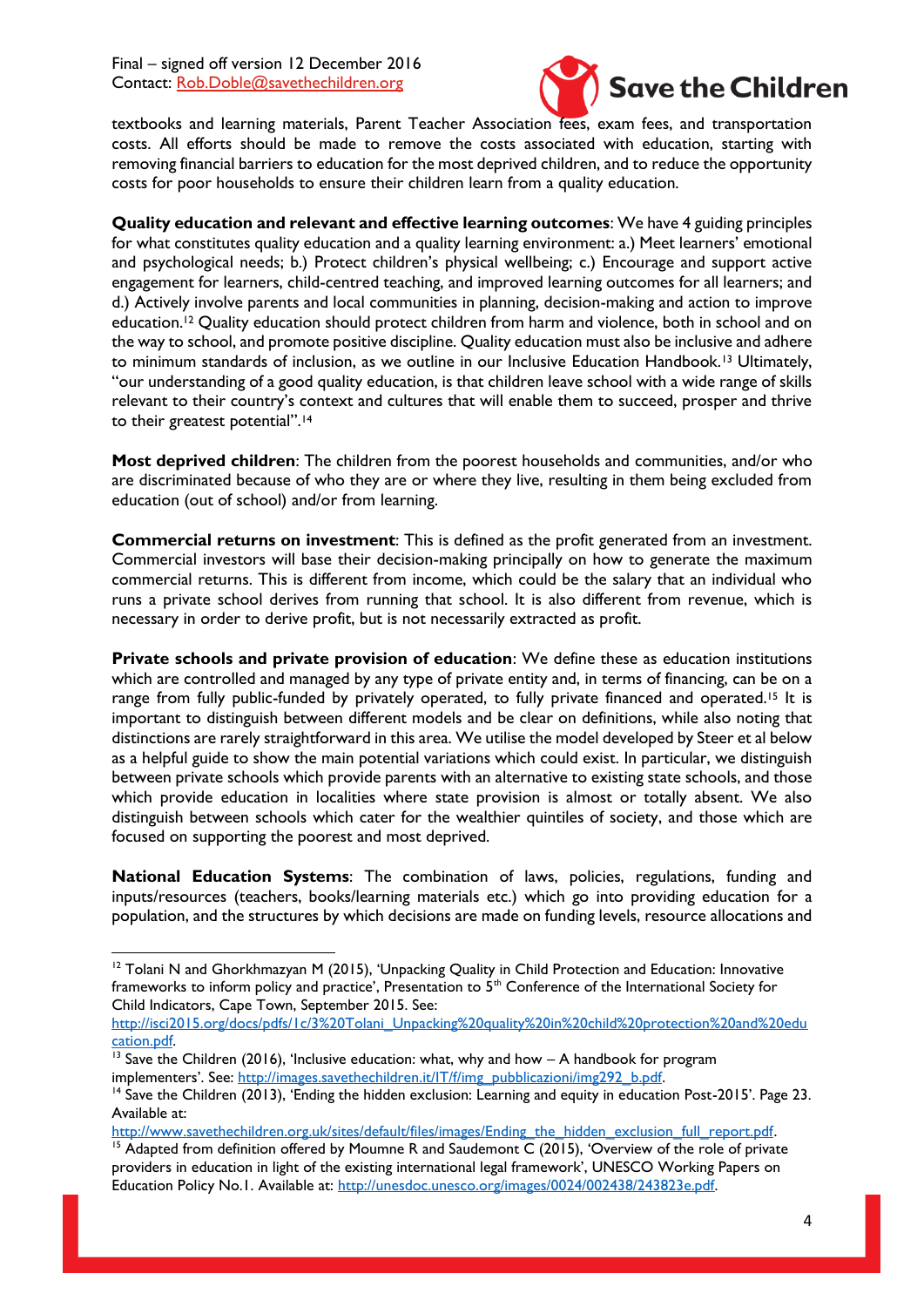

how education is provided. This is principally about government capacity to finance, oversee and regulate, and provide education for its population.

Diagram 1: Spectrum of private and public financing and provision of education<sup>16,17</sup>



Note:  $FP = for$ -profit and  $NFP = not-for$ -profit.

#### *Save the Children's Position and Commitments*

#### **a) User fees in education**

- Save the Children wants all children to learn from a quality basic education by 2030. Working hand in hand with children and their communities, our partners, governments, and our donors, we will do whatever it takes to ensure this happens, and will focus our efforts on the most deprived children.<sup>18</sup>
- We base our work on defending and promoting children's rights. All children have the right to free primary education. This is clearly enshrined in binding international human rights treaties, which almost all states have endorsed and ratified.<sup>19</sup> The Sustainable Development Goals, while less binding, go further and Goal 4 – on inclusive and quality education for all - includes a target to ensure that, by 2030, all girls and boys complete free, equitable and quality primary and secondary education, leading to relevant and effective learning outcomes. SDG 4 also includes a target for countries to provide at least 1 year of free, quality pre-primary education.
- In line with the UN Convention on the Rights of the Child (CRC) and SDGs, Save the Children believes all children should have access to free, inclusive, quality basic education which supports

<sup>17</sup> Also useful to refer to: Lewis L and Patrinos H (2011), 'Framework for engaging the private sector in education'. World Bank: SABER. Available at:

[http://siteresources.worldbank.org/EDUCATION/Resources/278200-](http://siteresources.worldbank.org/EDUCATION/Resources/278200-1290520949227/Framework_for_Engaging_the_Private_Sector.pdf) 1290520949227/Framework for Engaging the Private Sector.pdf.

<sup>1</sup> <sup>16</sup> Steer, L., Gillard, J., Gustaffson-Wright, E., and M. Latham (2015) 'Non-state actors in education in developing countries: A framing paper for discussion', Brookings Institution, p.12.

<sup>&</sup>lt;sup>18</sup> Save the Children (2015), 'Save the Children's Global Strategy: Ambition for Children 2030 and 2016-2018 Strategic Plan – Building a better world for and with children'.

<sup>&</sup>lt;sup>19</sup> Convention on the Rights of the Child (CRC), Article 28; Universal Declaration of Human Rights, Article 26.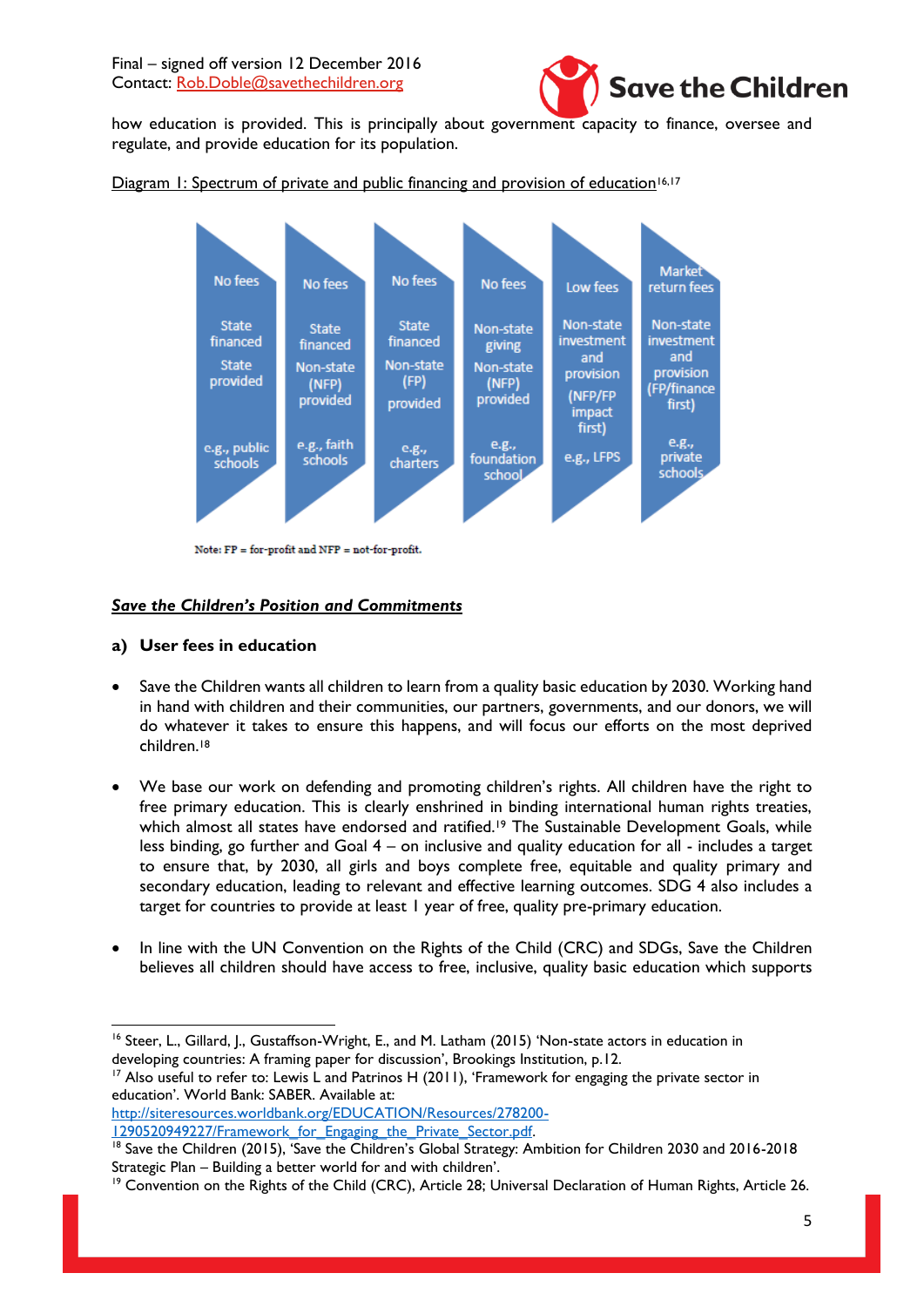

them to achieve relevant and effective learning outcomes, and that all children should receive quality early childhood care and development and at least 1 year of free, pre-primary education.

- We believe no child should ever be denied their right to education and to learn from an inclusive and quality education because of financial barriers and inability to pay.
- Ensuring the financing, regulation and effective delivery of quality basic education to all children, which supports them to achieve relevant and effective learning outcomes, is a sizeable task. The reality is that it will require a vast increase in resources and a significant improvement in the regulation and delivery of education systems. The goal of universal free basic education will therefore be progressively realised. However, progress towards this goal should be equitable and should prioritise poor and deprived populations first.

#### **b) Private schools**

- Fulfilling the rights of children to universal, free, inclusive and quality basic education is ultimately the responsibility of governments. They are the duty-bearers of the right to education and stewards and regulators of national education systems. However, we believe a range of different actors can help deliver free, inclusive and quality basic education.
- Universal free basic education will require developing countries to raise more resources through fair financing such as progressive taxation and to pool those and spend adequately for the benefit of the whole population. It requires donors to better align their support behind national education plans to help countries achieve this and to reduce the fragmentation that aid often causes by funding donor priorities.
- The government's principal responsibility is to ensure their national education system: a.) has sufficient resources; b.) is regulated and managed effectively and performing efficiently; c.) is equitable and inclusive and delivering quality education and relevant and effective learning outcomes for all children; and d.) is transparent and accountable to its citizens, including children.
- We will only achieve universal provision of free basic education through strengthened inclusive education systems, including ensuring that a trained, supported, equipped, remunerated and motivated teacher is within reach of every child.
- Save the Children only supports models of financing, regulating and providing education which ensure the most deprived children have access to quality education and achieve relevant and effective learning outcomes, and which reduce the learning gaps between the most and least advantaged children within a society.
- We assess this by using the criteria here in Box 1 here.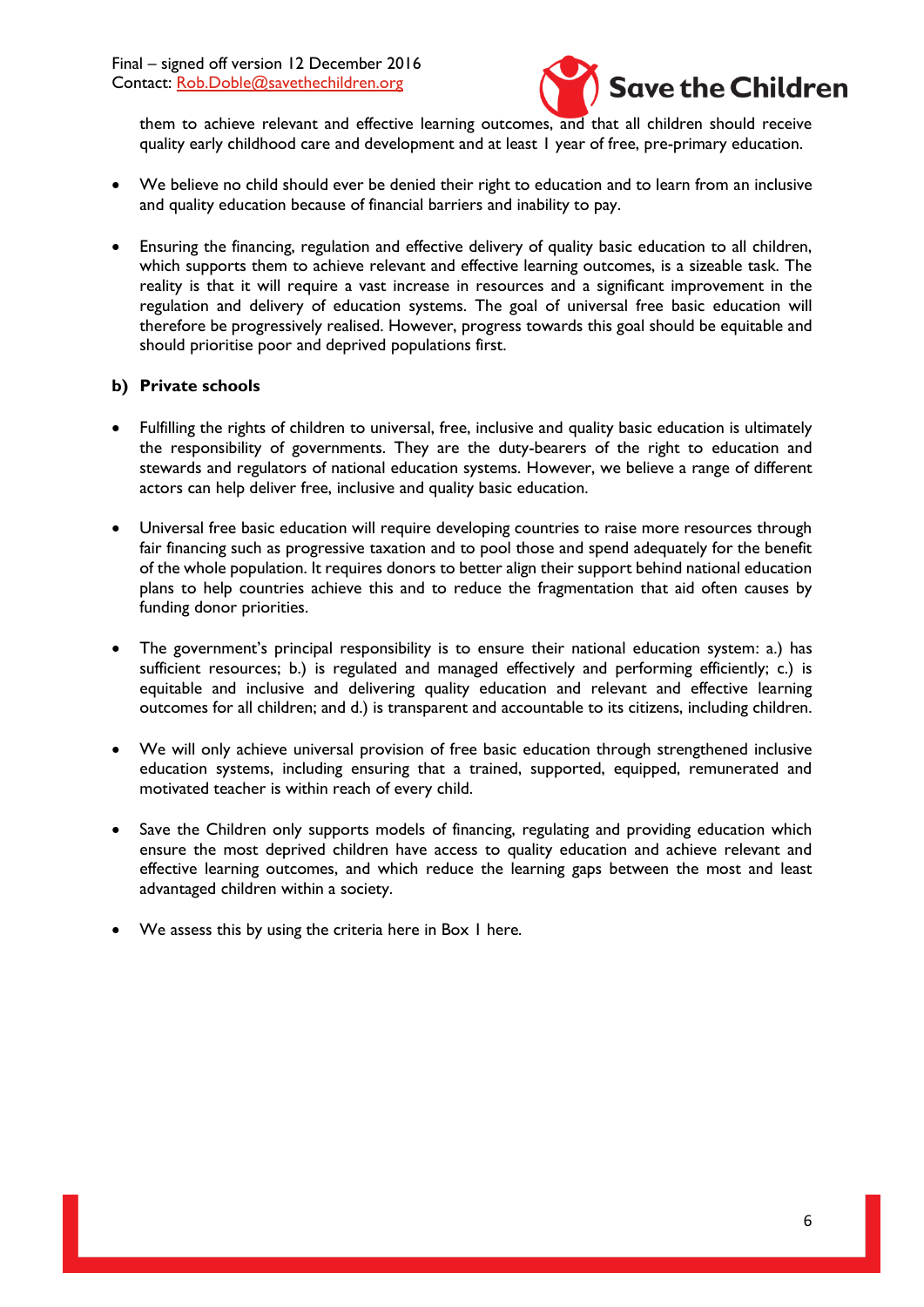

#### **Box 1: Our criteria for assessing the appropriate and effectiveness of different models for financing, regulation and providing education**

To assess the extent to which education systems adhere to the CRC, Incheon Declaration and SDG4 goal and targets, we assess education systems and the appropriateness and effectiveness of different models of financing and providing education – both public and private – in terms of **equity and learning**.

The key question is, what is the impact on the most deprived children in terms of their ability to access and to complete quality basic education, and achieve relevant and effective learning outcomes? This is more important to us than whether the provision is public or private.

To assess the equity and learning impact of different approaches, we have **two essential and non-negotiable criteria**:

- 1. **Access and completion**: Does the model help or hinder the most deprived children to access and complete quality basic education and reduce equity gaps?
- 2. **Quality and Learning**: Does the model enable the most deprived children to learn in quality, safe and protective learning environments and improve the quality of education available to them? And does it support those children to achieve relevant and effective learning outcomes, and reduce equity gaps in learning outcomes?

In addition, our assessments take into account the following three conditions:

- 3. **Cost-effectiveness and efficiency**: Does the model enable more cost-effective and efficient delivery of education than other models, particularly in the long-run?
- 4. **Transparency, Accountability and Regulation**: Does the model improve or worsen transparency of education financing, regulation and provision to citizens and enable the most deprived to hold education financers and providers to account, and does it comply with national quality standards?
- 5. **Systems-strengthening**: Does the model have any perverse short-term or long-term impacts on systems-strengthening and the ability of the government to set and enforce quality and equity standards? If so, how will those impacts affect the most deprived children?
- Clear distinctions should be drawn between short-term measures which help address immediate gaps and needs, and more long-term measures. This is important, because one of the key drivers behind the recent growth in the private provision of education in some developing countries, is the underperformance of public provision of education – either in terms of lack of access or in terms of low quality. Turning to private financiers and providers is understandable as a short-term measure, but the question is whether these models of financing and providing education are appropriate in the medium to long-term. Even if seen as short-term solution, which is not the case in some countries (such as India and Pakistan), one must consider the potential impact on system strengthening, and the potential opportunity costs in terms of public education investments.
- Save the Children believes that education is not a pure private good in economic terms. While it helps individuals to increase their human capital, it also has clear societal and public benefits which need to be taken into account. Governments should never use their own funds to subsidise profitmaking forms of education provision. If commercial profit-making education providers operate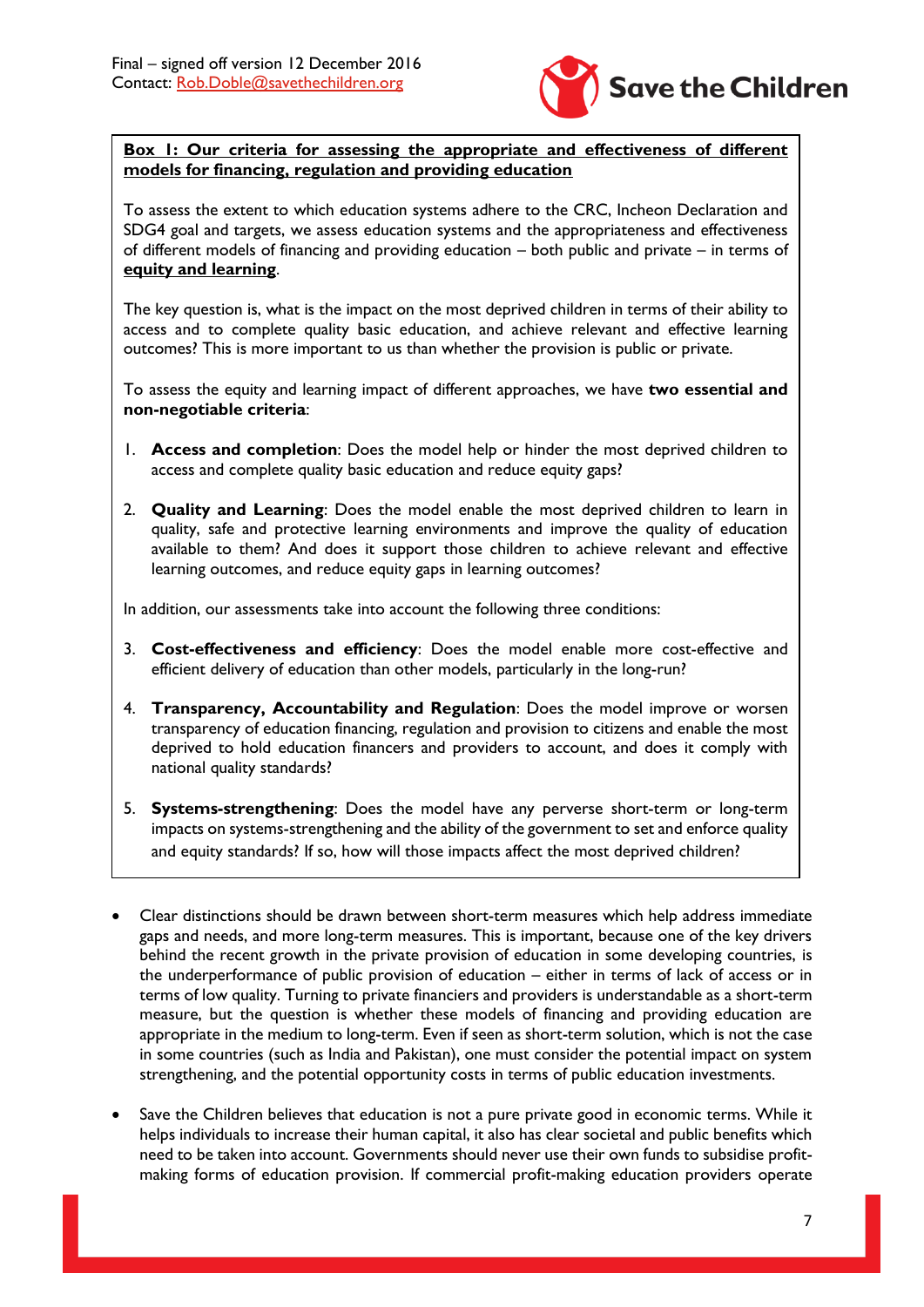

within the country, the government should ensure that they conform with national quality and equity standards and are effectively regulated; and that equity gaps are minimised within the education system. These models would be the 'market return fees' pillar in Diagram 1. Commercial chains of education providers, such as Bridge School Academies would fall into this category. Save the Children does not think that these type of providers help generate more equitable education systems, and will not work directly on education projects with providers of education who are extracting commercial returns in exchange for their education services.

- While commercial return models that cater for the most advantaged in society will not help advance equity and learning in an education system, we believe that some community-based models of direct, private provision of education which deliver social returns and also some moderate income for the owners may be appropriate. However, it is essential that such models meet our equity and learning criteria and the additional criteria. In other words, if we are confident that the service is accessible to and meets the needs of the most deprived children; is of a high quality which supports children to achieve relevant and effective learning outcomes and reduces learning inequality; is transparent and accountable; is not having a negative impact on public provision in the nearby area; and is regulated effectively by the state and the service confirms to national quality standards and inspections. This could apply to 'low fees' pillar in Diagram 1.
- Governments may decide that they want to allow, promote and/or contract out a certain proportion (or all) of the provision of education as the most effective way of reaching the most deprived children, closing the learning gap and delivering their national education ambitions, and meeting their international commitments under the UNCRC, SDGs and children's right to education. <sup>20</sup> In such instances, governments should have clear medium to long-term plans (via Education Sector Plans) with clear goals and equity targets which outline the exact role for private financing and provision of education should have in their systems, and ensure that all forms of financing and provision of education meet national quality and equity standards and are effectively regulated and accountable to parents, local communities and children. This must include governments having have appropriate regulation and oversight mechanisms in place to ensure they are meeting their UNCRC obligations. In such instances, Save the Children will work with others to hold governments to account for ensuring the chosen model(s) for financing, regulating and providing education meet the equity and learning criteria, and other criteria, outlined above – both for public and private provision of education – and equalise the learning gap.
- The other models in Diagram 1 are all 'fee-free'. However, it is important to note that for some groups of highly deprived and often excluded children, it may not be sufficient to focus on the elimination of user fees and hidden costs alone. Depending on the context and patterns of educational exclusion, there may be the need for additional, pro-active financial measures in order to ensure access and inclusion among groups such as children with disabilities, children of disadvantaged minority groups and children without adequate family care. In some contexts, girls are also widely excluded, including as a result of severe household poverty. In such cases, earmarked subsidies to schools or social protection transfers such as cash, stipends or vouchers to parents and caregivers may be used to help ensure the inclusion of extremely deprived children. Such social protection measures need to ensure they are child-sensitive and gender-sensitive.
- In terms of Save the Children's programme delivery work, we do not rule out being contracted as a direct provider of basic education or supporting non-state organisations who are involved in directly providing basic education, or supporting governments to establish effective public-private partnerships for the delivery of equitable and quality basic education. However, we would only do so if we were confident that this was not crowding out free, quality public provision of education

**<sup>.</sup>** <sup>20</sup> By contrast, if a government takes the decision to close down any private school, they must ensure proper notice is given and special measures are in place to enable the children attending those schools to attend an alternative school – same as if they were closing a public school.